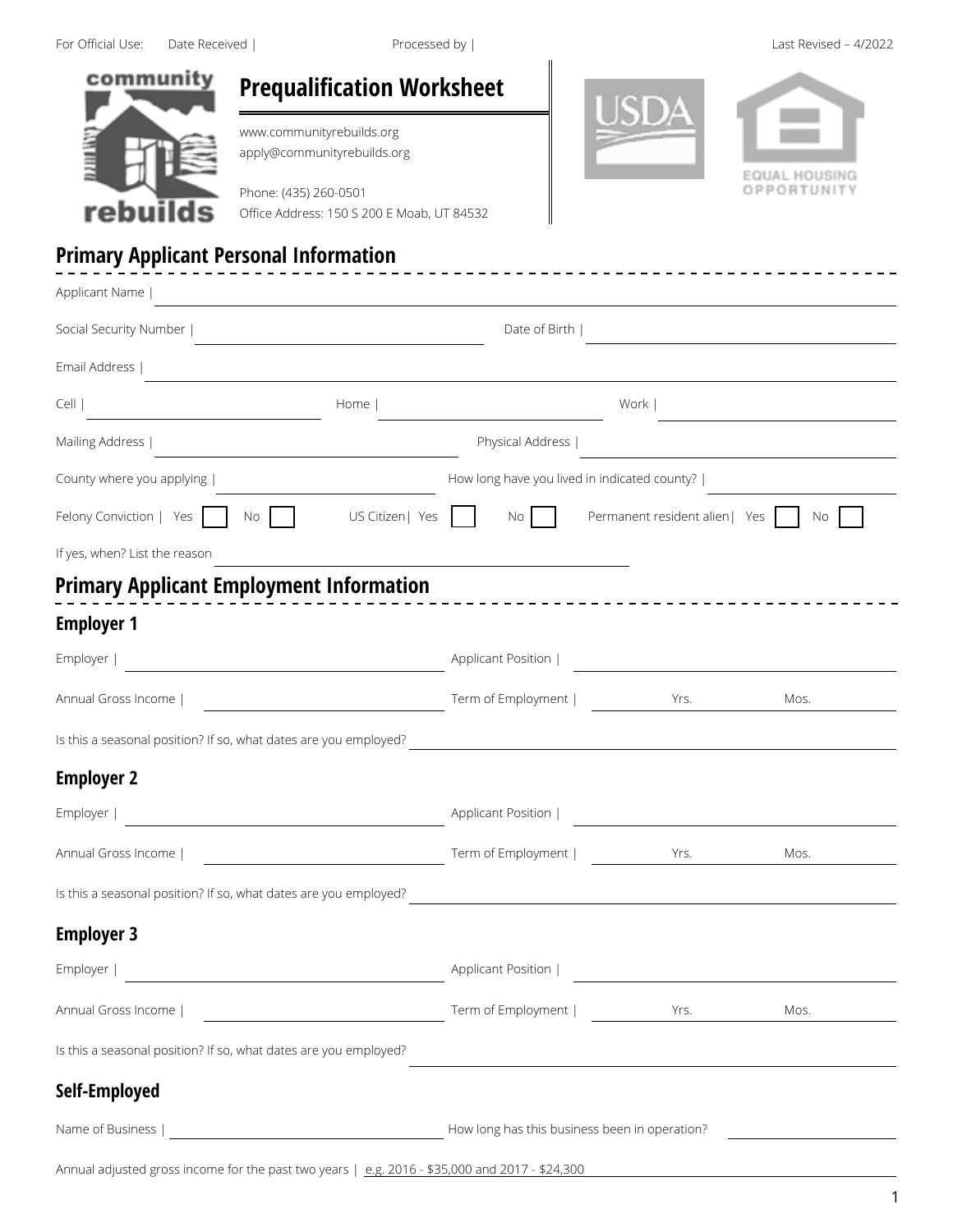

# **Prequalification Worksheet**

www.communityrebuilds.org apply@communityrebuilds.org

Phone: (435) 260-0501 Office Address: 150 S 200 E Moab, UT 84532

### **Co Applicant Personal Information**

| Applicant Name                                                          |                                                                 |                                              |                                                                                                                        |      |
|-------------------------------------------------------------------------|-----------------------------------------------------------------|----------------------------------------------|------------------------------------------------------------------------------------------------------------------------|------|
| Social Security Number                                                  | Date of Birth  <br><u> 1989 - Andrea Andrew Maria (b. 1989)</u> |                                              |                                                                                                                        |      |
| Email Address                                                           |                                                                 |                                              |                                                                                                                        |      |
| Cell                                                                    | Home                                                            |                                              | Work                                                                                                                   |      |
| Mailing Address  <br><u> 1989 - Johann Barn, amerikansk politiker (</u> |                                                                 | Physical Address                             |                                                                                                                        |      |
| County where you applying                                               |                                                                 | How long have you lived in indicated county? |                                                                                                                        |      |
| Felony Conviction   Yes   No                                            | US Citizen   Yes                                                | No                                           | Permanent resident alien   Yes                                                                                         | No   |
| If yes, when? List the reason                                           |                                                                 |                                              |                                                                                                                        |      |
| Co Applicant Employment Information                                     |                                                                 |                                              |                                                                                                                        |      |
| <b>Employer 1</b>                                                       |                                                                 |                                              |                                                                                                                        |      |
| Employer  <br><u> 1989 - Johann Barbara, martxa alemaniar a</u>         |                                                                 | Applicant Position                           |                                                                                                                        |      |
| Annual Gross Income                                                     |                                                                 | Term of Employment                           | Yrs.                                                                                                                   | Mos. |
| Is this a seasonal position? If so, what dates are you employed?        |                                                                 |                                              | <u> 1980 - Johann Barn, mars ann an t-Amhain Aonaich an t-Aonaich an t-Aonaich an t-Aonaich an t-Aonaich ann an t-</u> |      |
| <b>Employer 2</b>                                                       |                                                                 |                                              |                                                                                                                        |      |
| Employer  <br><u> 1980 - Johann Barn, mars eta bainar e</u>             |                                                                 | Applicant Position                           |                                                                                                                        |      |
| Annual Gross Income                                                     |                                                                 | Term of Employment                           | <b>Example 18</b> Yrs.                                                                                                 | Mos. |
| Is this a seasonal position? If so, what dates are you employed?        |                                                                 |                                              |                                                                                                                        |      |
| <b>Employer 3</b>                                                       |                                                                 |                                              |                                                                                                                        |      |
| Employer                                                                |                                                                 | Applicant Position                           |                                                                                                                        |      |
| Annual Gross Income                                                     |                                                                 | Term of Employment                           | <b>Example 18</b> Yrs.                                                                                                 | Mos. |
| Is this a seasonal position? If so, what dates are you employed?        |                                                                 |                                              |                                                                                                                        |      |
| Self-Employed                                                           |                                                                 |                                              |                                                                                                                        |      |
|                                                                         |                                                                 |                                              |                                                                                                                        |      |
|                                                                         |                                                                 |                                              |                                                                                                                        |      |

 $- - - - - - -$ 

Annual adjusted gross income for the past two years | e.g. 2016 - \$35,000 and 2017 - \$24,300

EQUAL HOUSING OPPORTUNITY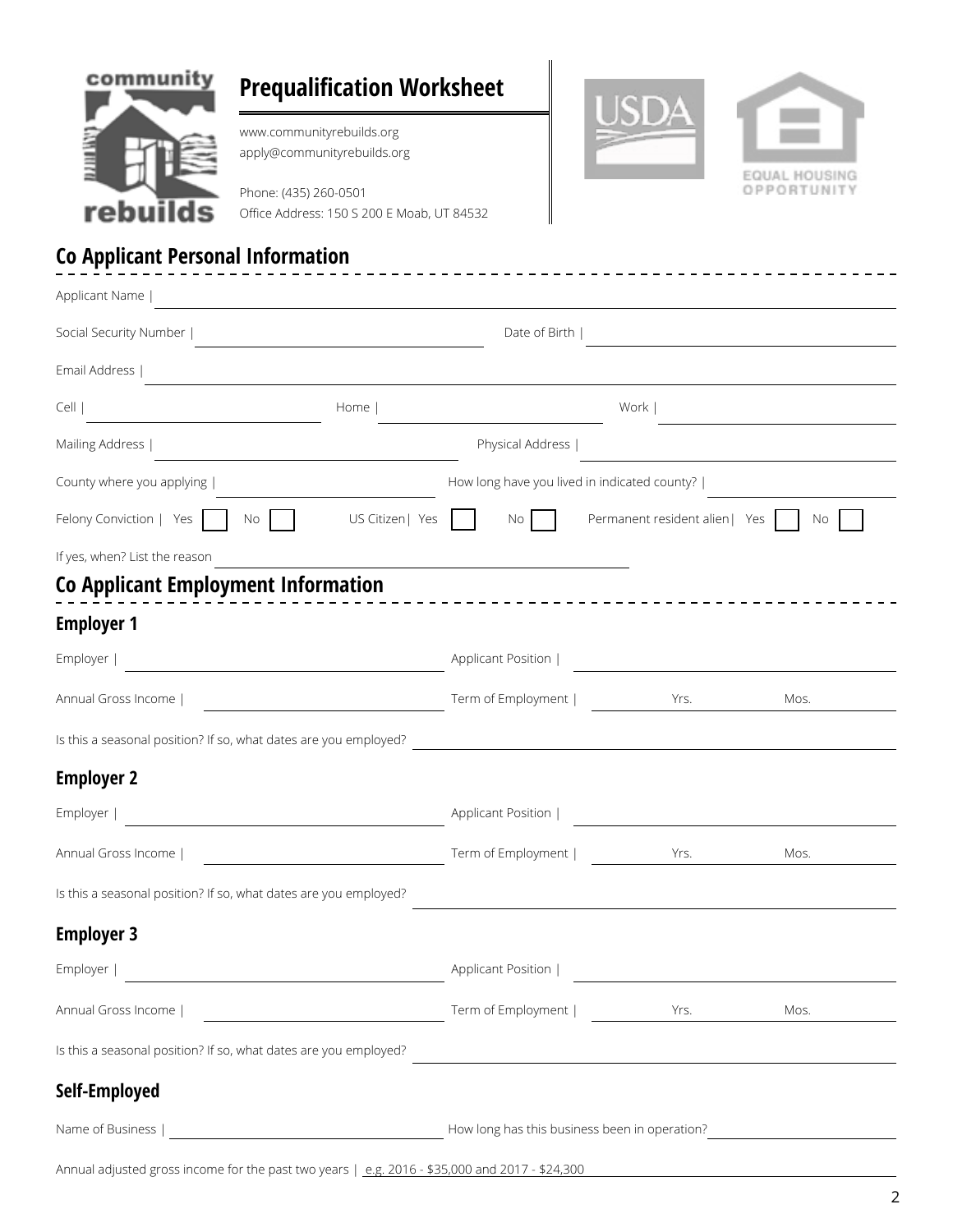

## **Prequalification Worksheet**

www.communityrebuilds.org apply@communityrebuilds.org

Phone: (435) 260-0501 Office Address: 150 S 200 E Moab, UT 84532



<u>\_\_\_\_\_\_\_\_\_\_\_\_\_\_\_\_\_\_\_\_\_</u>

-----------



 $- - - - -$ 

#### **Other Income**

|                       | Amount per year | Primary or Co App. |                    | Amount per year                                                                                                | <b>Primary or Co App.</b> |
|-----------------------|-----------------|--------------------|--------------------|----------------------------------------------------------------------------------------------------------------|---------------------------|
| Child Support/Alimony |                 |                    | AFDC/TANF          |                                                                                                                |                           |
| Social Securty, SSDI  |                 |                    | Retirement/Pension |                                                                                                                |                           |
| Child Care Assistance |                 |                    | Food Stamps        |                                                                                                                |                           |
|                       |                 |                    |                    | Other   The Contract of the Contract of the Contract of the Contract of the Contract of the Contract of the Co |                           |

### **Additional Household Members**

List other adults living in houshold and their annual income |

List any children in household and their respective ages |

### **Expenses**

| Other                   |                    |
|-------------------------|--------------------|
|                         |                    |
| Minumum Monthly Payment | Balance            |
|                         |                    |
|                         |                    |
|                         |                    |
|                         | Monthly Child Care |